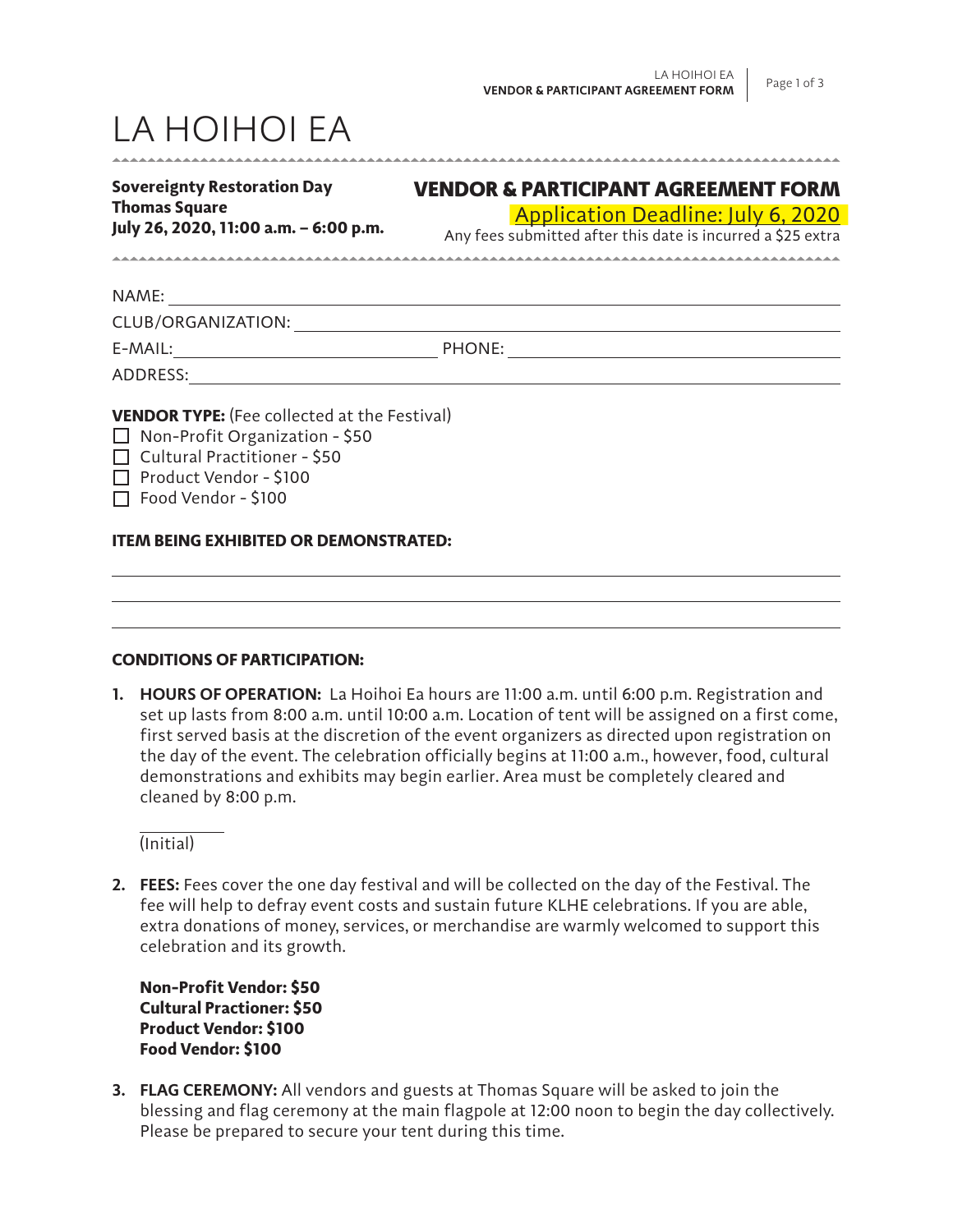- **4. TENT, TABLES, AND CHAIRS:** Exhibitor, cultural practitioner, or food vendor will provide own 10' x 10' tent, tables, and chairs. No spiking is allowed on the grounds. All tents must be located away from the central Hawaiian Flag and the main stage. Vendors must bring their own water barrels, sand bags or cynder blocks to anchor their tents.
- **5. PARKING PASSES:** Parking is limited so please arrive early. Sunday is free street parking.
- **6. DELIVERY OF SUPPLIES AND EQUIPMENT:** Driving or parking on the Thomas Square is prohibited. Please plan accordingly in the delivery of supplies and equipment. Cars will be allowed to drive and unload along Victoria Street and King Street. Vendors are prohibited from driving their vehicles on the grass/grounds.

### **7. INSURANCE:**

- Organizations and Vendors are required to provide:
	- $\Box$  I have my own insurance and will provide

**Certificate of Insurance** for July 26, 2020 in the amount of \$1,000,000. The certificate of insurance should list the following as additional insured: The City and County of Honolulu, La Hoihoi Ea Honolulu, and DTL, LLC as an additional insured.

**City and County of Honolulu** 550 South King Street Honolulu, HI 96813

**La Hoihoi Ea Honolulu**  2924 Alphonse Place Honolulu, Hawaii 96816 **DTL** 725 Kapiolani Blvd., Suite 400 Honolulu, Hawaii 96813

**Hui Aloha Aina Momona** 47-540 Ahuimanu Road Kaneohe, Hi 96744 (808) 542-1326

- ❑ I do not have insurance and would like to be covered by Hui Aloha 'Āina Momona event insurance. (someone will contact you)
- Food Vendors are required to provide:
	- **Temporary Health Permit** from the Department of Health. For more information on the health permit, visit: http://goo.gl/DDwiay. Applications must be submitted to the Department of Health, Sanitation Branch.
	- **Certificate of Insurance** for July 26, 2020 in the amount of \$1,000,000. The certificate of insurance should list the following as additional insured: The City and County of Honolulu, La Hoihoi Ea Honolulu, and DTL, LLC as an additional insured.

**City and County of Honolulu** 550 South King Street Honolulu, HI 96813

**La Hoihoi Ea Honolulu**  2924 Alphonse Place Honolulu, Hawaii 96816

**DTL** 725 Kapiolani Blvd., Suite 400 Honolulu, Hawaii 96813

**Hui Aloha Aina Momona** 47-540 Ahuimanu Road Kaneohe, Hi 96744 (808) 542-1326